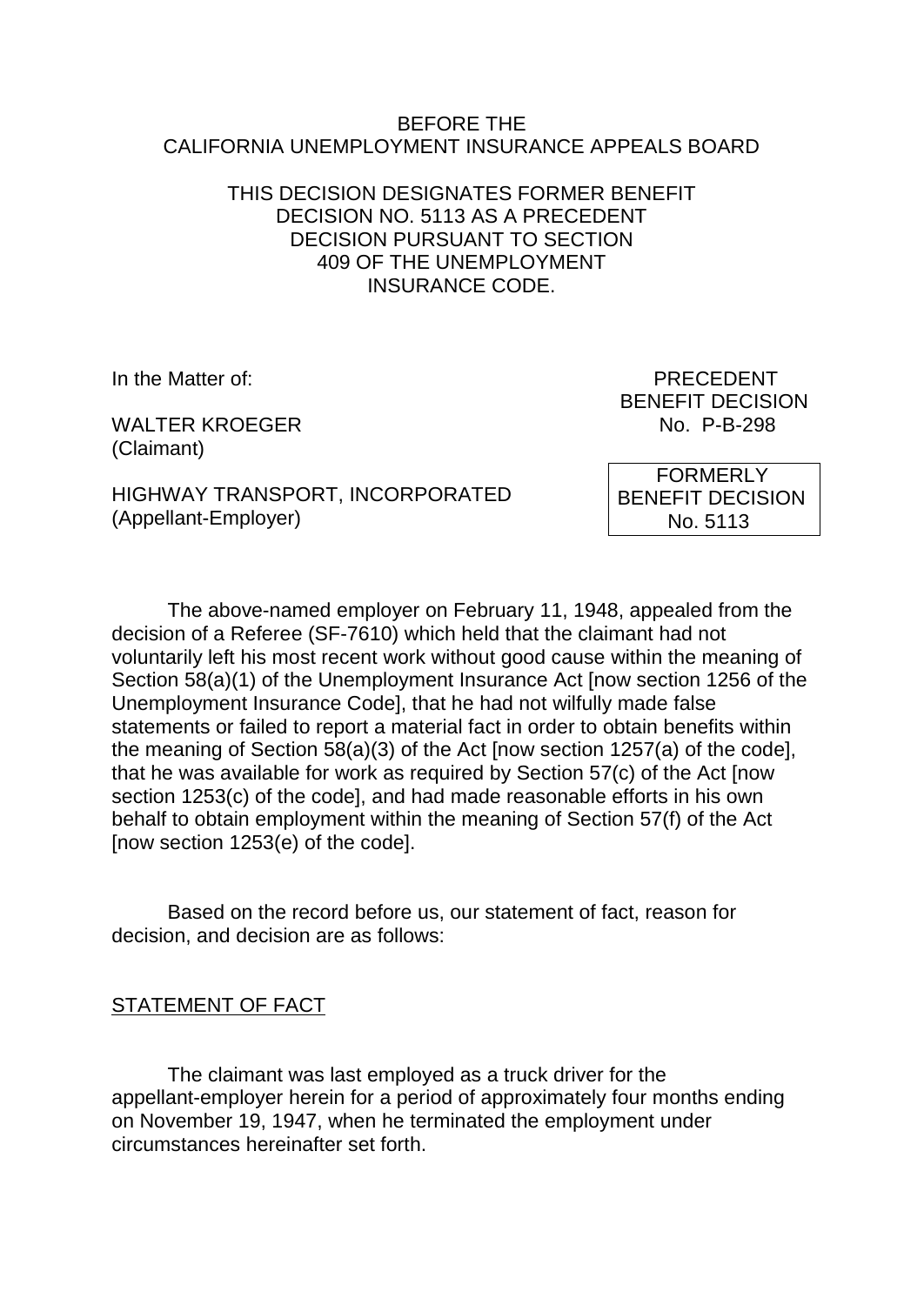The claimant registered for work as a truck driver and reopened a claim for benefits in the San Mateo office of the Department on November 19, 1947. The appellant-employer protested and a determination was issued on December 2, 1947, that the claimant did not voluntarily leave his last employment without good cause. The employer appealed and a Referee affirmed the determination. In its appeal to the Referee, and in its further appeal to this Appeals Board, the appellant-employer has alleged that the claimant was subject to disqualification under Sections 58(a)(3) [now section 1257(a)] and 57(c) and (f) [now sections 1253(c) and (e), respectively] of the Act in addition to Section 58(a)(1) [now section 1256 of the code].

The uncontroverted testimony of the claimant was to the effect that for a period of approximately one month prior to the date on which he last worked, November 19, 1947, he had been having mechanical difficulties with the truck which had been assigned to him, and that he had made several complaints to his immediate superior without avail. According to the claimant, the emergency brake was entirely disconnected during the one month period, the foot brake was inadequate, and on the morning of November 19, 1947, the battery was so low that it was necessary for the claimant to crank the truck in order to start the motor. On that day he left the truck terminal at his usual starting time in the morning, and at his first stop, he placed a block under the rear wheel of the truck. When he had made a delivery and returned, and was in the act of cranking the motor, the truck slipped over the block and backed into a warehouse building. The amount of damage, if any, to the truck or the building is not disclosed from the evidence. When this occurred the claimant returned the truck to the terminal and waited from approximately ten in the morning until about noon, intending to inform his supervisor of the occurrence. When the supervisor failed to appear at noon the claimant left the premises, informing only his fellow truck drivers that he was leaving. He left his telephone number for his supervisor but made no further effort to contact the supervisor, nor did the latter contact him. The claimant explained his actions in so doing on the ground that he was excited and upset as a result of the accident.

Under cross-examination, the claimant admitted that he had authority to have minor repairs made to the truck at a designated service station, but insisted that in the event major repairs were required, it was necessary that he obtain prior permission therefor from the supervisor. The evidence was inconclusive as to whether or not repairs to the foot brake might have been considered to be of a minor nature and hence within the authority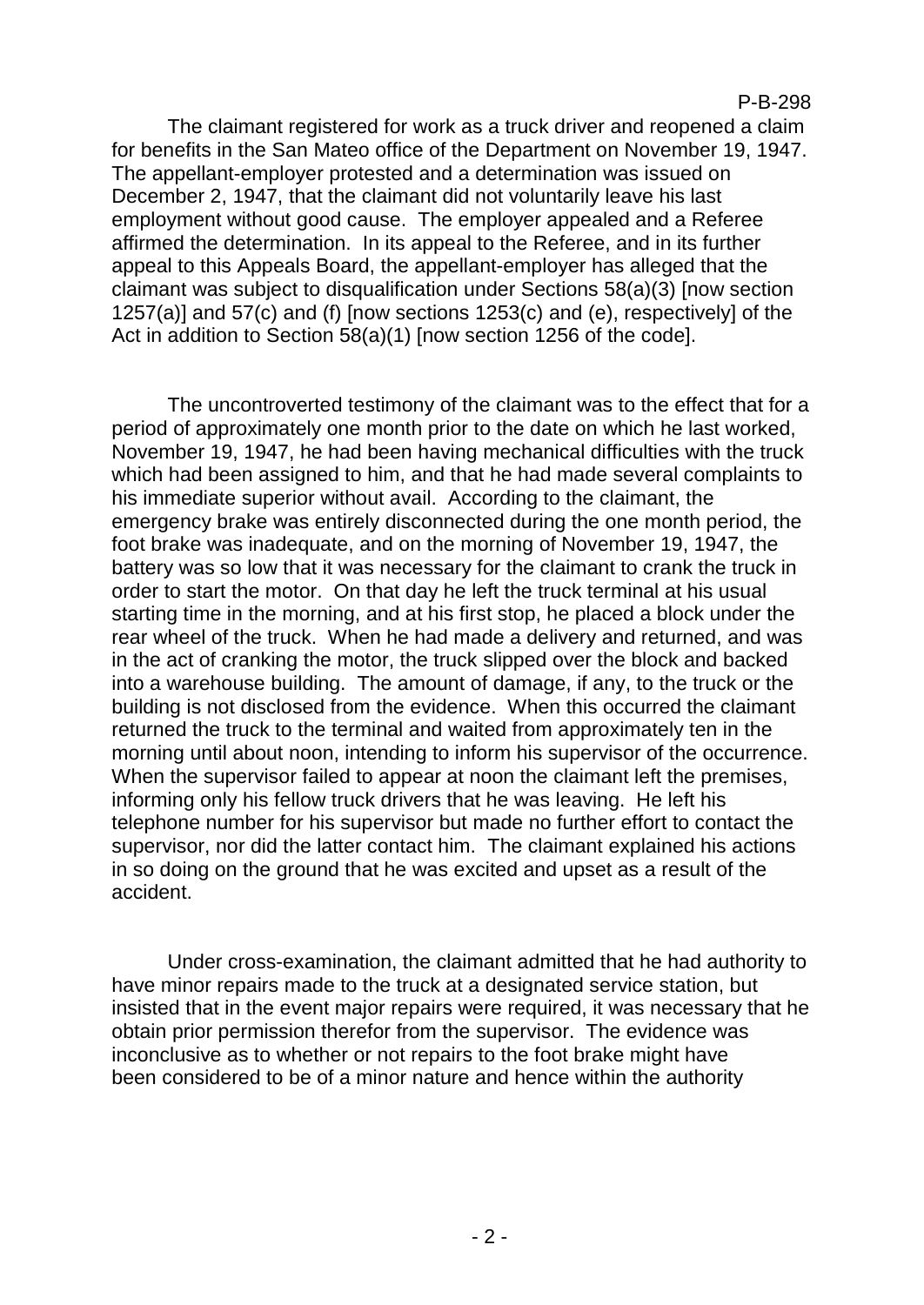# of the claimant to order repaired, but his statement was uncontroverted that repairs to the emergency brake were of a major nature and required prior authorization from his supervisor.

The claimant stated to the public employment office as his reason for voluntarily leaving employment, that equipment which he was required to operate was defective.

Since leaving his last employment, the claimant has registered for work at his union headquarters and reported thereat periodically, and in addition, has contacted a number of prospective employers during the period involved in the appeal. He has placed no restrictions as to the type of employment he is willing to accept, but does restrict his rate of pay to a wage approximating the union scale for truck drivers. He has had no employment experience other than truck driving.

In his reason for decision, the Referee has concluded that since in the claimant's own mind it was not safe to drive the truck, and that his work was required to be performed in the reasonable belief that he was jeopardizing his physical well-being, he had good cause for voluntarily leaving the employment.

# REASON FOR DECISION

Section 58(a)(1) of the Act [now section 1256 of the code] provides that:

"An individual shall be disqualified for benefits if:

"He has left his most recent work voluntarily without good cause, if so found by the commission."

Section 13(a) of the Act [now section 1258 of the code] provides in part:

#### P-B-298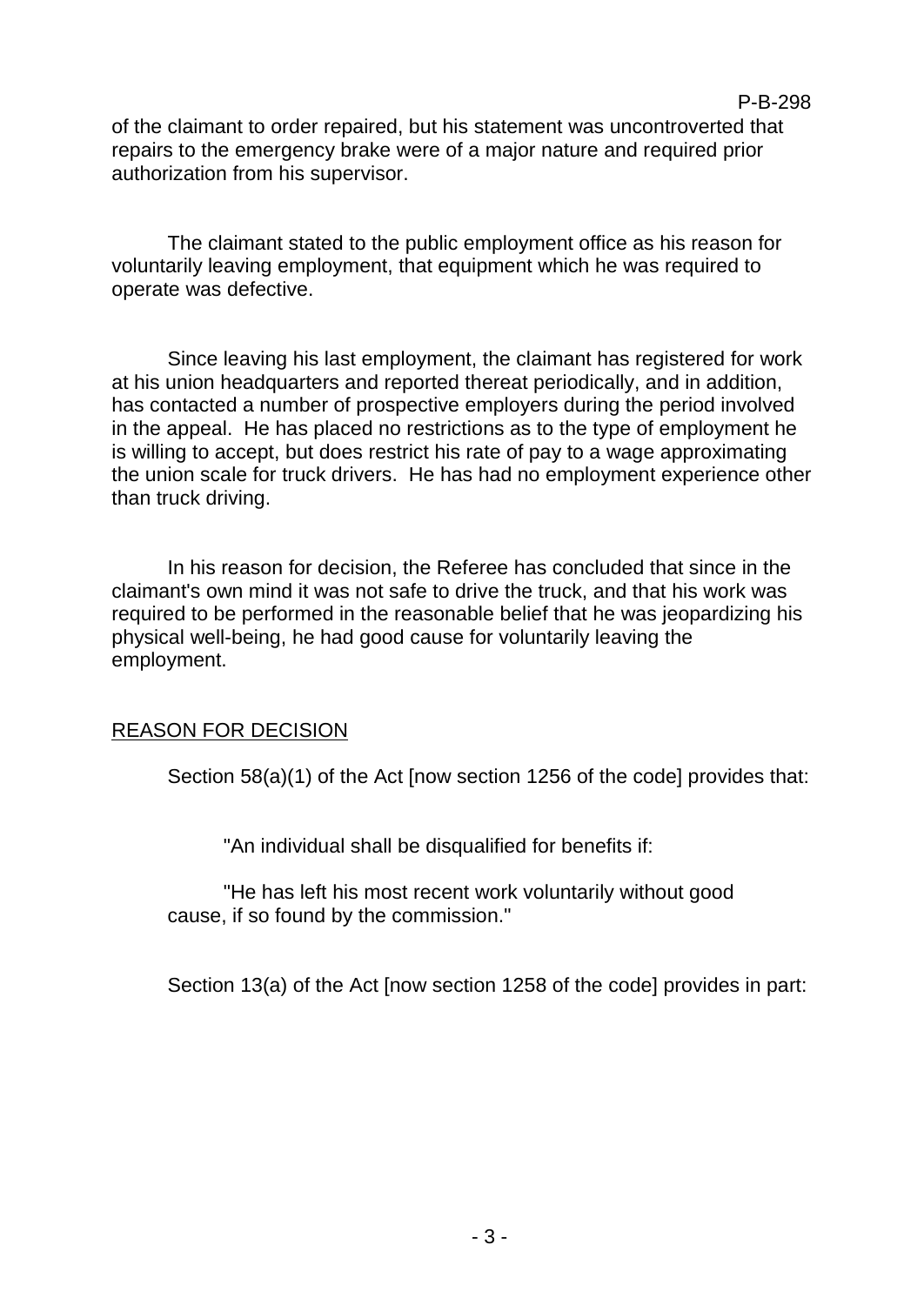" 'Suitable employment' means work in the individual's usual occupation or for which he is reasonably fitted, regardless of whether or not it is subject to this Act.

"In determining whether the work is work for which the individual is reasonably fitted, the commission shall consider the degree of risk involved to his health, safety and morals. . . ."

We have held in previous decisions that work which involves undue risk to the safety of an employee is not suitable work and that consequently, the employee is not subject to disqualification if he leaves it, after first affording the employer an opportunity of correcting, if possible, the unsafe conditions under which he is being required to work.

While we cannot agree with the Referee that the claimant in this case was justified in leaving solely because he had concluded in his own mind that it was not safe to drive the truck, we are of the opinion that the record before us is adequate to support a finding that the defective condition of the emergency brake was such that operation of the truck was in fact unsafe, and we so find. Since the testimony is uncontroverted that it was beyond the authority of the claimant to effect a repair to the emergency brake on his own initiative, and that he had on several occasions complained of the defect to his superior without result, we conclude that the claimant had taken all reasonable steps to remedy the situation prior to the time that he voluntarily left the employment. While it might be argued that the claimant might have exercised better judgement by awaiting his supervisor's return and informing the supervisor that he would be compelled to leave the employment unless the repairs to the truck were made forthwith, it would be conjecture for us to conclude that the employer would have effected the repairs rather than allow the claimant to resign. We therefore hold that in view of his past experience the claimant was warranted in assuming that nothing would be done were he to make further complaints as to the condition of the truck, and that consequently, he had good cause to terminate the employment and was not subject to disqualification under Section 58(a)(1) of the Act [now section 1256 of the code]. There is nothing in the record to support a disqualification or a finding of ineligibility under any of the other sections of the Act referred to in the appeal statement of counsel for the employer.